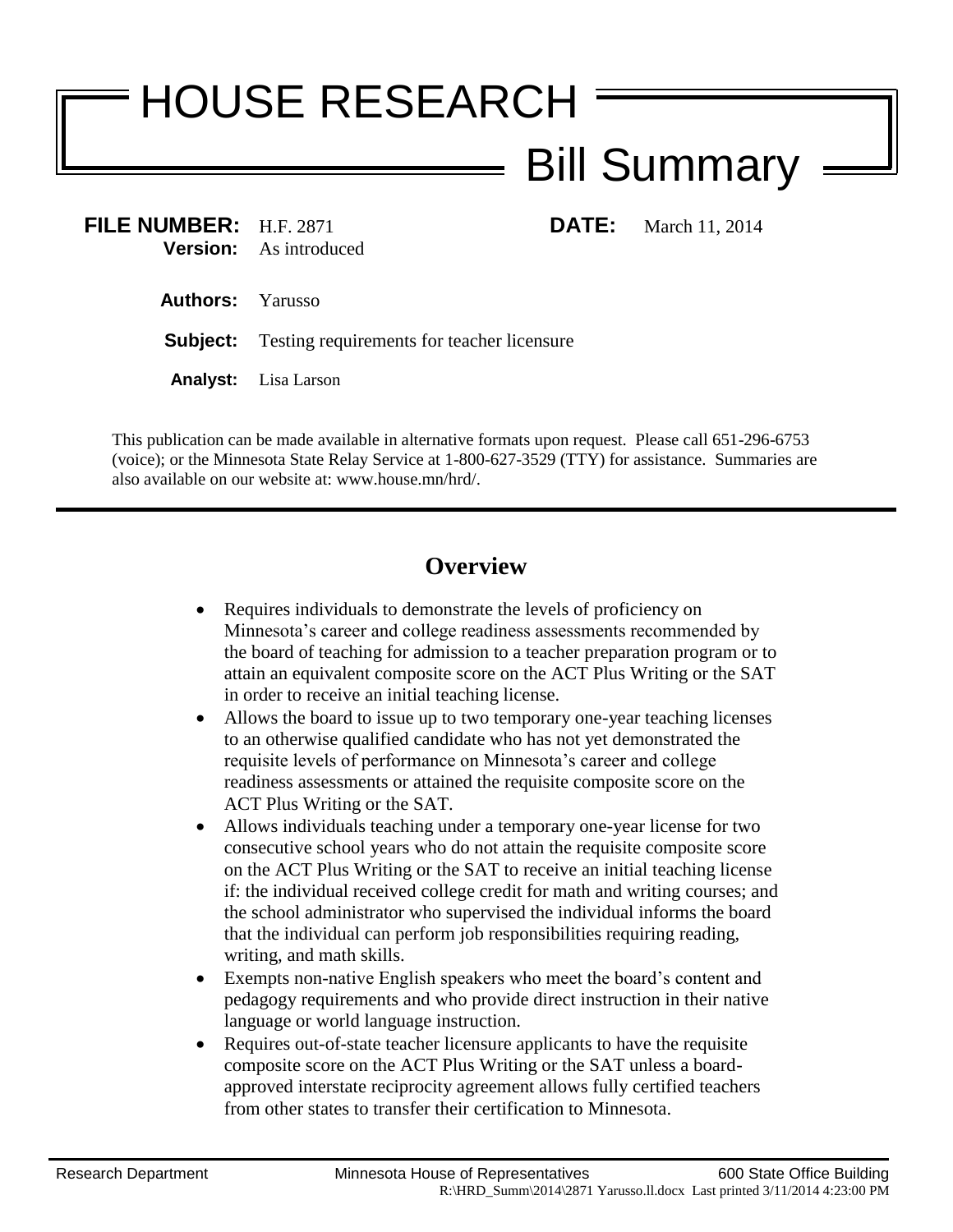#### **Section**

#### **Section**

**1 License and rules.** (b) Directs the board of teaching to adopt rules for initial teacher licensure that require individuals to demonstrate the levels of proficiency on Minnesota's career and college readiness assessments recommended by the board of teaching for admission to a teacher preparation program or to attain an equivalent composite score on the ACT Plus Writing or the SAT. Allows the board to issue up to two temporary one-year teaching licenses to an otherwise qualified candidate who has not yet demonstrated the requisite levels of performance on Minnesota's career and college readiness assessments or attained the requisite composite score on the ACT Plus Writing or the SAT. Requires board rules to direct institutions offering board-approved teacher preparation programs to provide remedial assistance to individuals who did not attain the requisite composite score on the ACT Plus Writing or the SAT. Allows individuals teaching under a temporary one-year license for two consecutive school years who do not attain the requisite composite score on the ACT Plus Writing or the SAT during that time to receive an initial teaching license if: the individual's transcript from an accredited college or university shows the person received credit for courses in math and writing; and the school administrator who supervised the individual during that two-year period transmits a signed letter to the board stating that the individual is able to perform basic job responsibilities requiring reading, writing, and math skills. Exempts from the effects of this paragraph those non-native English speakers who meet the board's content and pedagogy requirements and who provide direct instruction in their native language or world language instruction. Requires a teacher candidate's official ACT Plus Writing or the SAT score to be not more than ten years old at the time of license.

> (d) Directs the board's redesign rules to create flexible, specialized teaching licenses, credentials, and other endorsement forms to increase students' participation in language immersion programs, world language instruction, career development opportunities, workbased learning, early college courses and careers, career and technical programs, Montessori schools, and project and place-based learning, among other career and college ready offerings.

> Makes this section applicable to individuals applying to the board of teaching for their initial license August 1, 2015, or later.

**2 Teacher and support personnel qualifications.** (b) Directs the board of teaching to adopt rules for initial teacher licensure that require individuals to demonstrate the levels of proficiency on Minnesota's career and college readiness assessments recommended by the board of teaching for admission to a teacher preparation program or to attain an equivalent composite score on the ACT Plus Writing or the SAT. Allows the board to issue up to two temporary one-year teaching licenses to an otherwise qualified candidate who has not yet demonstrated the requisite levels of performance on Minnesota's career and college readiness assessments or attained the requisite composite score on the ACT Plus Writing or the SAT. Requires board rules to direct institutions offering board-approved teacher preparation programs to provide remedial assistance to individuals who did not attain the requisite composite score on the ACT Plus Writing or the SAT. Requires school districts to provide similar assistance to the teachers employed in the district under a temporary teaching